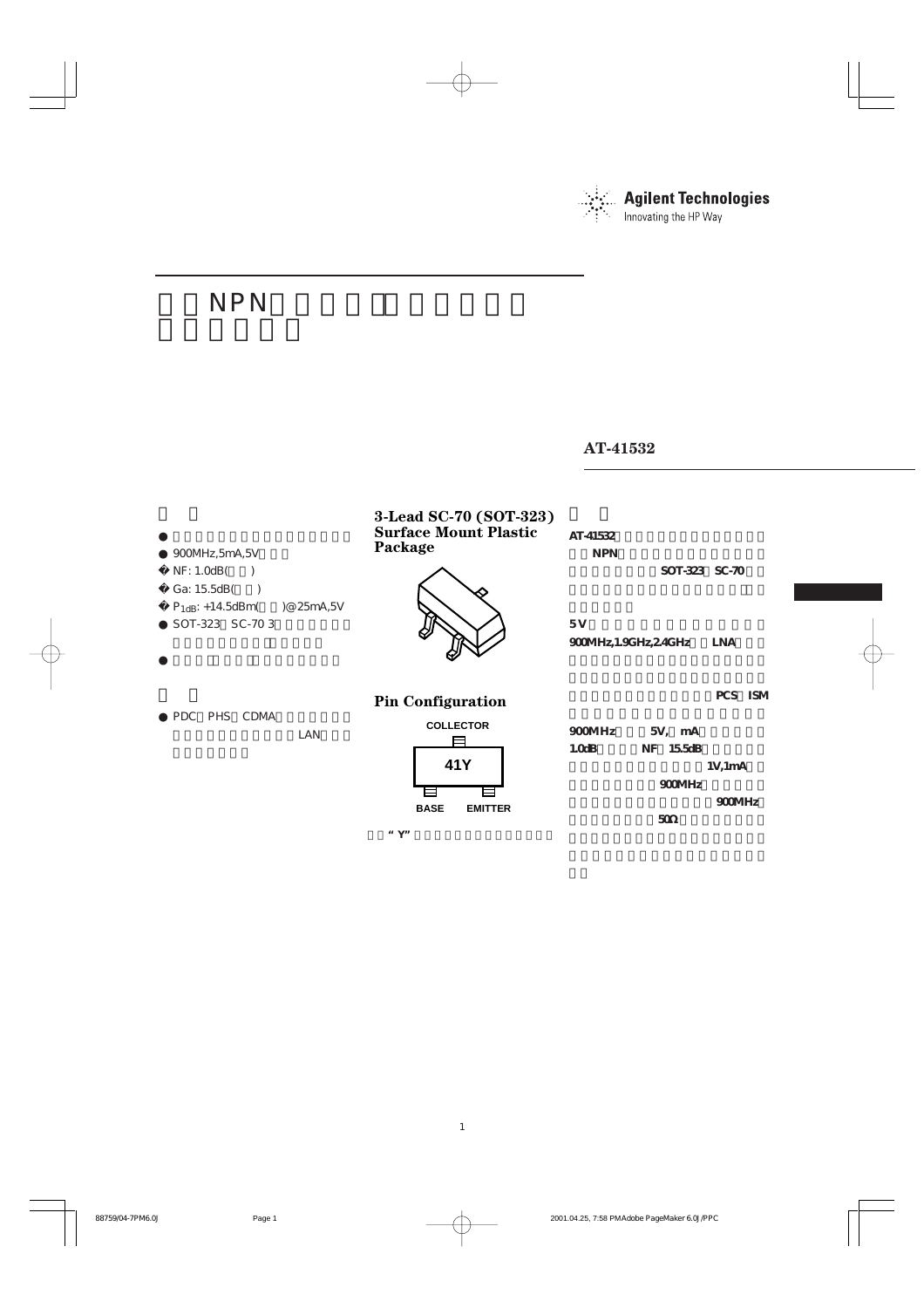| <b>Symbol</b>      | Parameter                          | Units       | <b>Absolute</b><br>$Maximum^{[1]}$ |
|--------------------|------------------------------------|-------------|------------------------------------|
| $\rm V_{EBO}$      | Emitter-Base Voltage               | v           | 1.5                                |
| $V_{CBO}$          | Collector-Base Voltage             | V           | 20                                 |
| $\rm V_{CEO}$      | Collector-Emitter Voltage          |             | 12                                 |
| $\rm I_C$          | <b>Collector Current</b>           | mA          | 50                                 |
| $P_T$              | Power Dissipation <sup>[2,3]</sup> | mW          | 225                                |
| $T_i$              | <b>Junction Temperature</b>        | $^{\circ}C$ | 150                                |
| $\mathrm{T_{STG}}$ | <b>Storage Temperature</b>         | $\circ$ C   | $-65$ to $150$                     |

**AT-41532 Absolute Maximum Ratings**

**Thermal Resistance:[2]**  $\theta_{\text{jc}} = 350^{\circ}$ C/W

 $1$ 

 $2\,$   $\,$   $T_{\rm MOUNTING\; SURFACE}$ = $25\,$ 

3 $T_c > 72$  2.86mW/

## **Electrical Specifications,**  $T_A = 25^{\circ}C$

| <b>Symbol</b>  | <b>Parameters and Test Conditions</b> |                | Units | Min | Typ | Max |
|----------------|---------------------------------------|----------------|-------|-----|-----|-----|
| ${\rm h_{FE}}$ | Forward Current Transfer Ratio        |                | 30    | 150 | 270 |     |
|                |                                       | $I_C = 5$ mA   |       |     |     |     |
| $_{\rm LCO}$   | <b>Collector Cutoff Current</b>       | $V_{CB} = 3 V$ | mA    |     |     | 0.2 |
| $_{\rm EBO}$   | <b>Emitter Cutoff Current</b>         | $V_{EB} = 1 V$ | mA    |     |     | 1.0 |

### **Characterization Information,**  $T_A = 25^{\circ}C$

| <b>Symbol</b>   | <b>Parameters and Test Conditions</b>                                    |               | <b>Units</b> | Min  | <b>Typ</b> |
|-----------------|--------------------------------------------------------------------------|---------------|--------------|------|------------|
| NF              | Noise Figure                                                             | $f = 0.9$ GHz | dВ           |      | 1.0        |
|                 |                                                                          | $f = 1.8$ GHz |              |      | 1.4        |
|                 | $V_{CE} = 5 V, I_C = 5 mA$                                               | $f = 2.4$ GHz |              |      | 1.9        |
| $G_A$           | Associated Gain                                                          | $f = 0.9$ GHz | dB           |      | 15.5       |
|                 |                                                                          | $f = 1.8$ GHz |              |      | 10.5       |
|                 | $V_{CE} = 5 V, I_C = 5 mA$                                               | $f = 2.4$ GHz |              |      | 9.0        |
| $P_{1dB}$       | Power at 1 dB Gain Compression (opt tuning)                              | $f = 0.9$ GHz | dBm          |      | 14.5       |
|                 | $V_{CE} = 5 V$ , $I_C = 25 mA$                                           |               |              |      |            |
| $G_{1dB}$       | Gain at 1 dB Gain Compression (opt tuning)                               | $f = 0.9$ GHz | dB           |      | 14.5       |
|                 | $V_{CE} = 5 V$ , $I_C = 25 mA$                                           |               |              |      |            |
| IP <sub>3</sub> | Output Third Order Intercept Point,                                      | $f = 0.9$ GHz | dBm          |      | 25         |
|                 | $V_{CE} = 5 V$ , I <sub>C</sub> = 25 mA (opt tuning)                     |               |              |      |            |
| $ S_{21E} ^2$   | Gain in 50 $\Omega$ system; $V_{\text{CE}} = 5$ V, $I_{\text{C}} = 5$ mA | $f = 0.9$ GHz | dB           | 12.5 | 13.25      |
|                 |                                                                          | $f = 2.4$ GHz |              |      | 5.2        |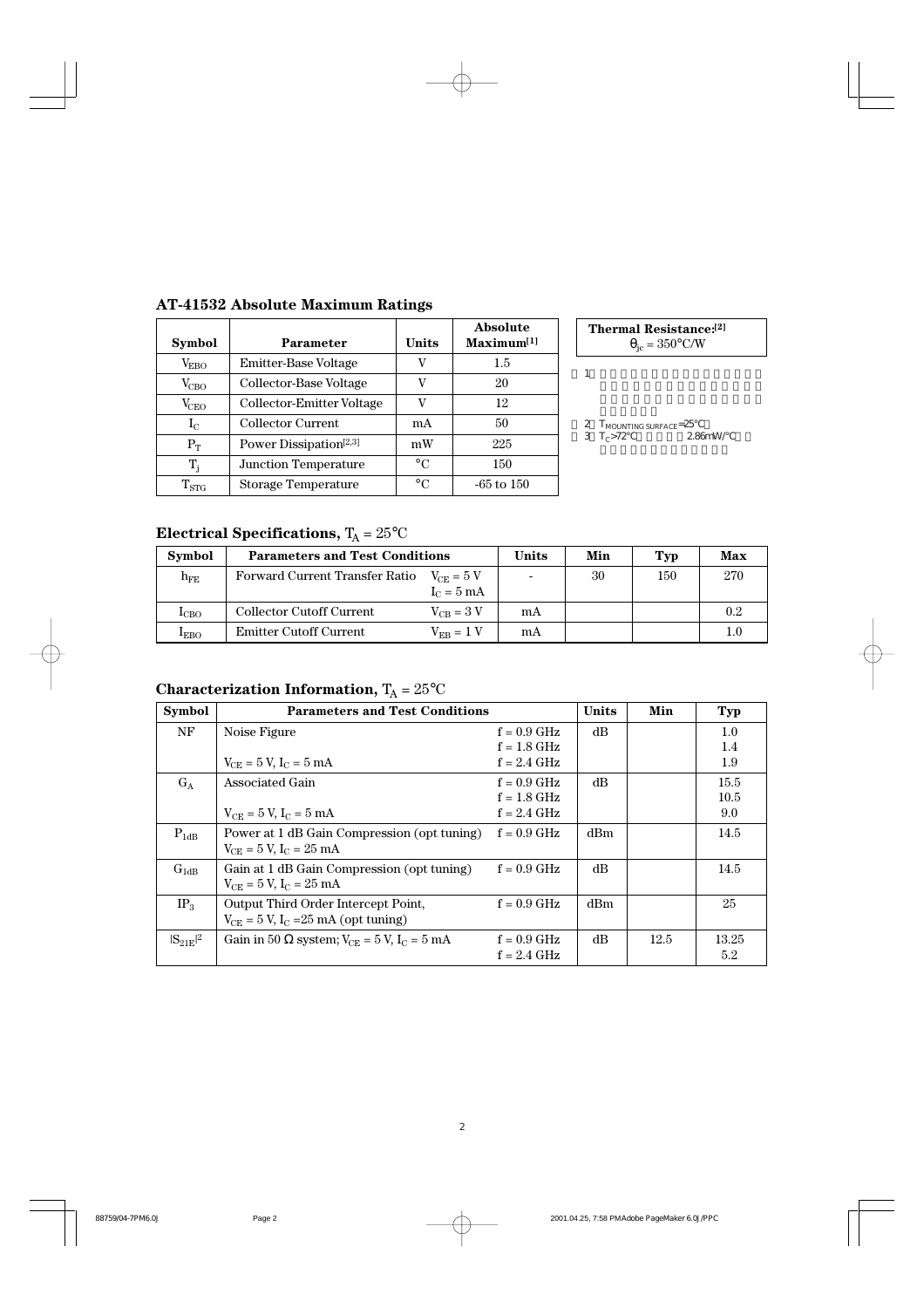#### **AT-41532 Typical Performance**





**2 mA 5 mA**

**3.5**

**2.0**

**2.5 3.0**





**Figure 4. AT-41532 Associated Gain vs. Frequency at 1V, 1 mA.**



**Figure 7. AT-41532 P1dB vs. CollectorCurrent and Voltage (validup to 2.4 GHz).**





**Figure 5. AT-41532 Associated Gain vs. Frequency and Current at 2.7V.**



**Figure 8. AT-41532 G1dB vs. CollectorCurrent and Voltage (validup to 2.4 GHz).**



**Figure 3. AT-41532 Typical Noise Figure vs. Frequency and Current at 5V.**



**Figure 6. AT-41532 Associated Gain vs. Frequency and Current at 5V.**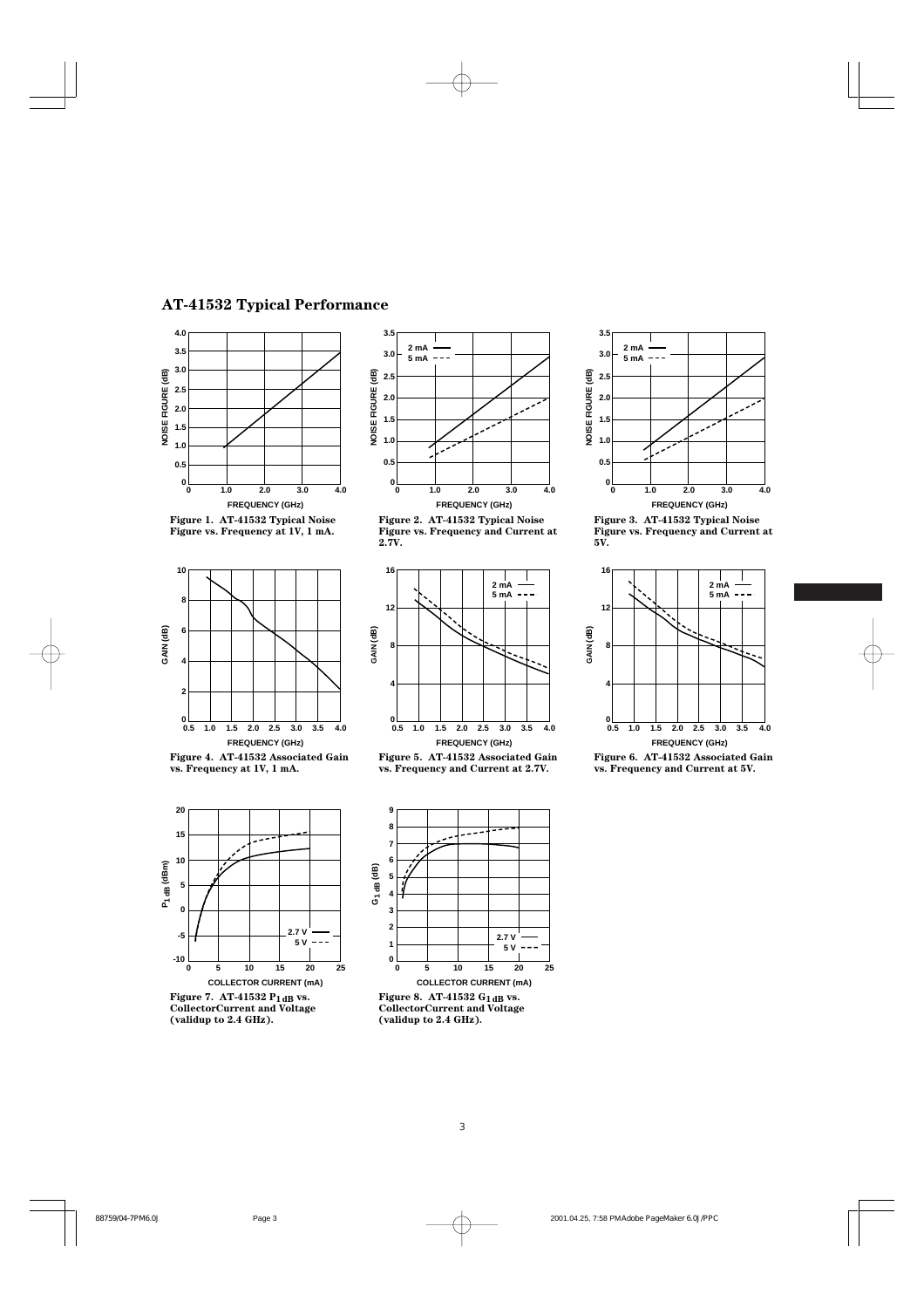|         | v r   | o<br>יי<br>்புப |          |          |        |          |       |          |          |        |
|---------|-------|-----------------|----------|----------|--------|----------|-------|----------|----------|--------|
| Freq.   |       | $S_{11}$        |          | $S_{21}$ |        | $S_{12}$ |       |          | $S_{22}$ |        |
| GHz     | Mag   | Ang             | $\bf dB$ | Mag      | Ang    | $\bf dB$ | Mag   | Ang      | Mag      | Ang    |
| 0.5     | 0.787 | $-75$           | 8.79     | 2.750    | 125    | $-20.18$ | 0.098 | 49       | 0.860    | $-22$  |
| 0.75    | 0.697 | $-104$          | 7.28     | 2.311    | 106    | $-18.74$ | 0.116 | 38       | 0.785    | $-28$  |
| $1.0\,$ | 0.620 | $-128$          | 5.84     | 1.960    | 90     | $-18.40$ | 0.120 | 31       | 0.734    | $-32$  |
| 1.5     | 0.554 | $-166$          | 3.40     | 1.480    | 66     | $-18.80$ | 0.115 | 30       | 0.678    | $-40$  |
| 2.0     | 0.538 | $-164$          | 1.52     | 1.191    | 48     | $-18.69$ | 0.116 | 42       | 0.653    | $-50$  |
| $3.0\,$ | 0.543 | 118             | $-1.06$  | 0.886    | $22\,$ | $-13.30$ | 0.216 | 60       | 0.620    | $-73$  |
| 4.0     | 0.559 | 79              | $-2.61$  | 0.741    | 5      | $-8.03$  | 0.397 | 47       | 0.568    | $-102$ |
| 5.0     | 0.561 | 47              | $-3.06$  | 0.703    | $-7$   | $-4.83$  | 0.574 | 24       | 0.487    | $-137$ |
| 6.0     | 0.545 | 28              | $-2.81$  | 0.724    | $-20$  | $-3.11$  | 0.699 | $\Omega$ | 0.398    | $-180$ |
| 7.0     | 0.534 | 14              | $-2.46$  | 0.754    | $-35$  | $-2.30$  | 0.768 | $-23$    | 0.362    | 130    |
| 8.0     | 0.544 | $\sqrt{2}$      | $-2.38$  | 0.761    | $-52$  | $-2.08$  | 0.787 | -44      | 0.407    | 88     |
| 9.0     | 0.563 | $-10$           | $-2.49$  | 0.751    | -68    | $-2.18$  | 0.778 | $-63$    | 0.467    | 58     |
| 10.0    | 0.597 | $-23$           | $-2.79$  | 0.725    | $-84$  | $-2.52$  | 0.748 | $-80$    | 0.523    | 35     |
| 11.0    | 0.655 | -34             | $-3.39$  | 0.677    | $-100$ | $-3.15$  | 0.696 | -96      | 0.593    | 16     |
| 12.0    | 0.703 | -42             | $-4.03$  | 0.629    | $-112$ | $-3.76$  | 0.649 | $-110$   | 0.665    | $-6$   |

**AT-41532 Typical Scattering Parameters, Common Emitter,**  $Z_{\text{O}} = 50 \Omega$ **,**  $V_{\text{CE}} = 1 \text{ V}$ **,**  $I_{\text{C}} = 1 \text{ mA}$ 

Common Emitter,  $Z_{\text{O}} = 50 \Omega$ ,  $V_{\text{CE}} = 1 \text{ V}$ ,  $I_{\text{C}} = 1 \text{ mA}$ 

| Freq.   | ${\bf F_{min}}$ |            | opt    | $R_{n}$ | $\mathbf{G_{assoc}}$ |  |
|---------|-----------------|------------|--------|---------|----------------------|--|
| GHz     | dB              | Mag<br>Ang |        | ohms    | dB                   |  |
| 0.9     | 1.4             | 0.44       | 92     | 12.4    | 9.4                  |  |
| 1.8     | 1.8             | 0.57       | $-183$ | 3.0     | 7.6                  |  |
| 2.0     | 1.9             | 0.60       | $-169$ | 3.3     | 6.7                  |  |
| 2.5     | 2.2             | 0.66       | $-140$ | 10.1    | 5.7                  |  |
| $3.0\,$ | 2.6             | 0.71       | $-116$ | 27.6    | 4.6                  |  |
| $3.5\,$ | 3.1             | 0.75       | $-95$  | 59.9    | 3.5                  |  |
| 4.0     | 3.6             | 0.77       | $-77$  | 103.0   | 2.1                  |  |

**gmax = maximum available gain (MAG) if k > 1 gmax = maximum stable gain (MSG) if k < 1 k = stability factor**

**MAG** =  $\left| \frac{S_{21}}{S_{12}} \right|$  (**k**±  $\sqrt{k^2-1}$ )  $\text{MSG} = |\text{S}_{21}| / |\text{S}_{12}|$ **k** =  $\frac{1 - |S_{11}|^2 - |S_{22}|^2 + |D|^2}{2 * |S_{12}| |S_{21}|}$ ; D =  $S_{11}S_{22} - S_{12}S_{21}$ 



**Figure 9. Gain vs. Frequency at 1 V, 1 mA.**  $Note: dB(S_{21}|) = 20 * log(|S_{21}|)$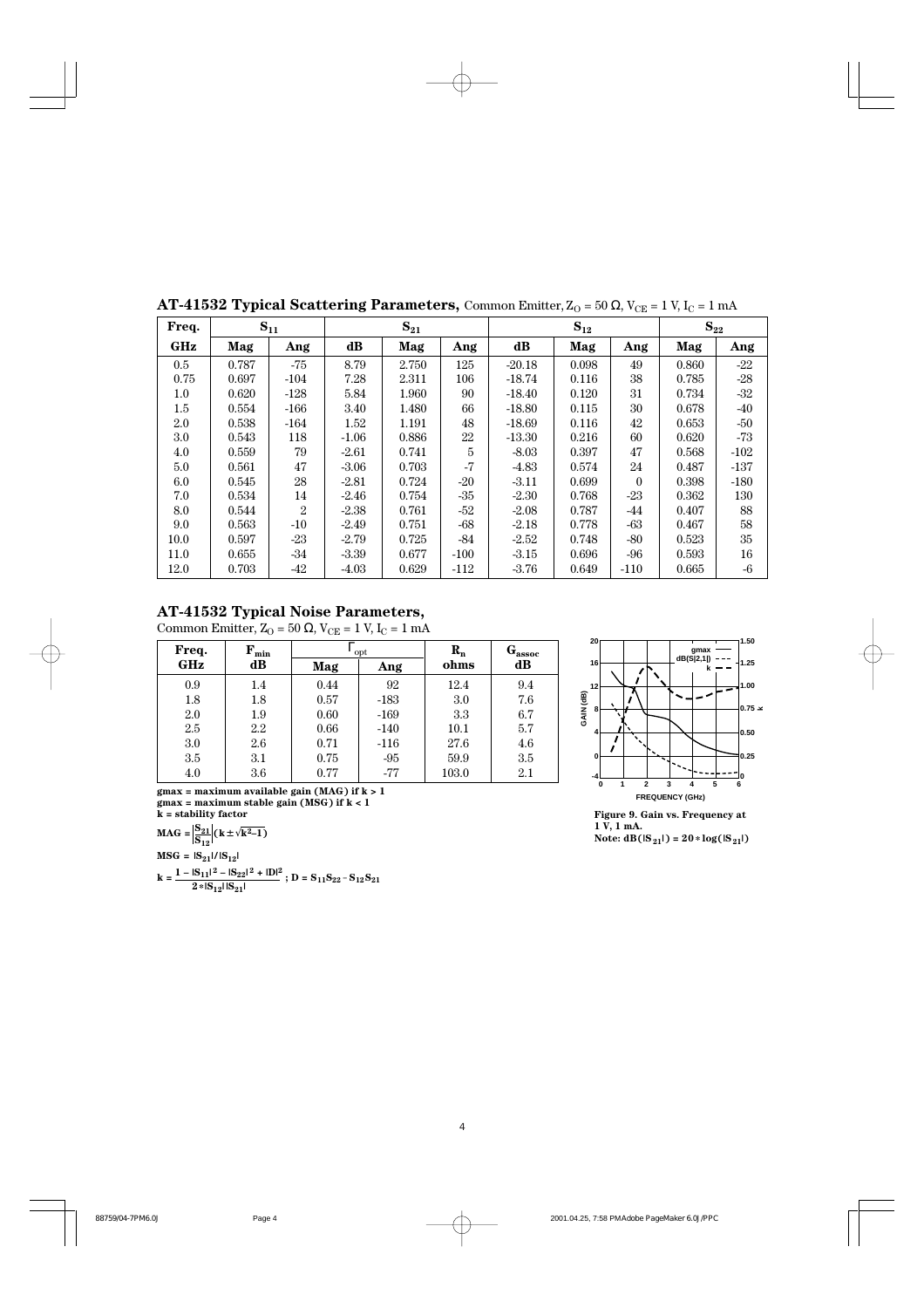|         | v r   | ິ<br>◡<br>∪∟ |         |          |                |          |                   | $\sqrt{2}$ |       |          |  |
|---------|-------|--------------|---------|----------|----------------|----------|-------------------|------------|-------|----------|--|
| Freq.   |       | $S_{11}$     |         | $S_{21}$ |                |          | $\mathbf{S}_{12}$ |            |       | $S_{22}$ |  |
| GHz     | Mag   | Ang          | dB      | Mag      | Ang            | dB       | Mag               | Ang        | Mag   | Ang      |  |
| 0.5     | 0.647 | $-82$        | 13.45   | 4.702    | 119            | $-23.97$ | 0.063             | 52         | 0.808 | $-21$    |  |
| 0.75    | 0.532 | $-111$       | 11.34   | 3.691    | 101            | $-22.60$ | 0.074             | 46         | 0.737 | $-24$    |  |
| $1.0\,$ | 0.455 | $-134$       | 9.54    | 3.000    | 88             | $-21.87$ | 0.081             | 46         | 0.696 | $-27$    |  |
| 1.5     | 0.394 | $-171$       | 6.70    | 2.162    | 68             | $-20.48$ | 0.095             | 52         | 0.658 | $-33$    |  |
| 2.0     | 0.382 | 160          | 4.64    | 1.707    | 51             | $-18.50$ | 0.119             | 59         | 0.643 | $-40$    |  |
| $3.0\,$ | 0.397 | 116          | 1.87    | 1.240    | 26             | $-13.56$ | 0.210             | 61         | 0.627 | $-59$    |  |
| 4.0     | 0.434 | 80           | 0.03    | 1.004    | $\overline{5}$ | $-9.26$  | 0.344             | 50         | 0.604 | $-81$    |  |
| 5.0     | 0.474 | 50           | $-1.20$ | 0.871    | $-10$          | $-6.05$  | 0.498             | 32         | 0.556 | $-108$   |  |
| 6.0     | 0.497 | 30           | $-1.81$ | 0.812    | $-23$          | $-3.84$  | 0.643             | 11         | 0.470 | $-142$   |  |
| 7.0     | 0.501 | 15           | $-1.88$ | 0.805    | $-36$          | $-2.40$  | 0.759             | -12        | 0.377 | 174      |  |
| 8.0     | 0.512 | 4            | $-1.89$ | 0.804    | $-51$          | $-1.73$  | 0.819             | -34        | 0.361 | 123      |  |
| 9.0     | 0.532 | -9           | $-1.99$ | 0.796    | $-67$          | $-1.61$  | 0.831             | $-55$      | 0.411 | 82       |  |
| 10.0    | 0.569 | $-22$        | $-2.31$ | 0.767    | -83            | $-1.86$  | 0.808             | -74        | 0.476 | $52\,$   |  |
| 11.0    | 0.643 | $-32$        | $-2.37$ | 0.762    | $-97$          | $-2.41$  | 0.758             | -93        | 0.562 | 27       |  |
| 12.0    | 0.687 | -40          | $-3.51$ | 0.668    | $-112$         | $-3.10$  | 0.700             | $-107$     | 0.639 |          |  |

**AT-41532 Typical Scattering Parameters, Common Emitter,**  $Z_{\text{O}} = 50 \Omega$ **,**  $V_{\text{CE}} = 2.7 \text{ V}$ **,**  $I_{\text{C}} = 2 \text{ mA}$ 

Common Emitter,  $Z_{\rm O}$  = 50  $\Omega$ , V<sub>CE</sub> = 2.7 V, I<sub>C</sub> = 2 mA

| Freq.   | $\mathbf{F}_{\text{min}}$ |      | $\texttt{I}$ opt | $\mathbf{R}_{\mathbf{n}}$ | $\mathbf{G}_{\mathrm{assoc}}$ | 20 <sub>1</sub><br>gmax |
|---------|---------------------------|------|------------------|---------------------------|-------------------------------|-------------------------|
| GHz     | dB                        | Mag  | Ang              | ohms                      | dB                            | dB(S 2,1)<br>16<br>k    |
| 0.9     | $1.2\,$                   | 0.35 | 100              | 8.7                       | 12.9                          | 12                      |
| 1.8     | $1.6\,$                   | 0.48 | $-179$           | 3.3                       | 9.7                           | GAIN (dB)               |
| 2.0     | 1.7                       | 0.51 | $-165$           | 3.7                       | 9.1                           | 8                       |
| $2.5\,$ | 1.9                       | 0.60 | $-136$           | 8.9                       | 8.0                           |                         |
| 3.0     | 2.2                       | 0.65 | $-112$           | 21.0                      | 6.9                           |                         |
| $3.5\,$ | 2.5                       | 0.70 | -91              | 42.0                      | 5.9                           | 0<br>in Co              |
| 4.0     | 2.9                       | 0.74 | $-74$            | 72.0                      | 5.1                           |                         |

**gmax = maximum available gain (MAG) if k > 1 gmax = maximum stable gain (MSG) if k < 1 k = stability factor**

$$
\mathbf{MAG} = \left| \frac{\mathbf{S}_{21}}{\mathbf{S}_{12}} \right| (\mathbf{k} \pm \sqrt{\mathbf{k}^2 - 1})
$$

 $\text{MSG} = |\text{S}_{21}|/|\text{S}_{12}|$ 

**k** =  $\frac{1 - |S_{11}|^2 - |S_{22}|^2 + |D|^2}{2 * |S_{12}| |S_{21}|}$ ; D =  $S_{11}S_{22} - S_{12}S_{21}$ 



**Figure 10. Gain vs. Frequency at 2.7 V, 2 mA.**  $Note: dB(|S_{21}|) = 20 * log(|S_{21}|)$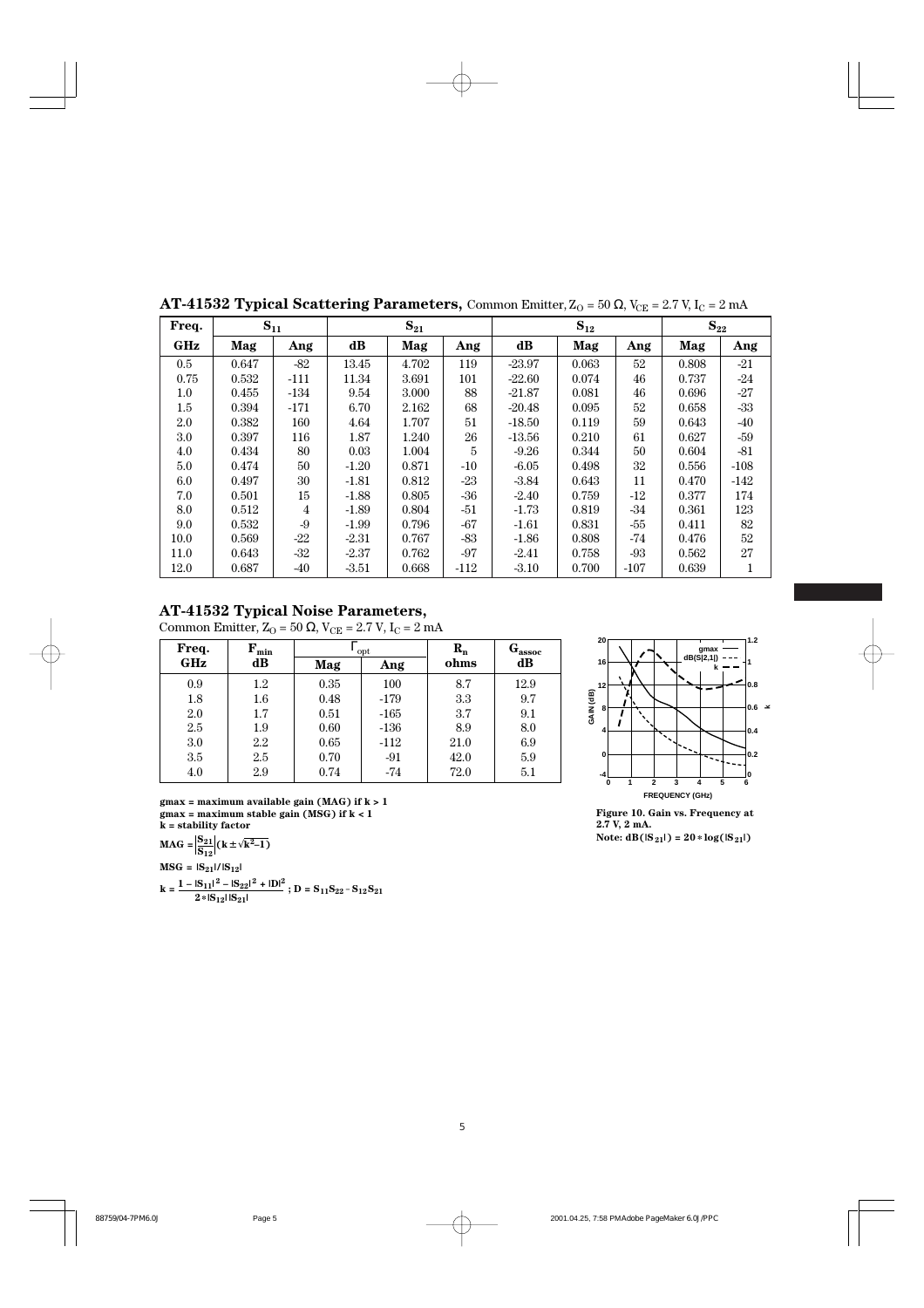|         | ັັ       |        | ັ       |          |        |          | $\cup$   | ∪∟     | ╯     |          |  |
|---------|----------|--------|---------|----------|--------|----------|----------|--------|-------|----------|--|
| Freq.   | $S_{11}$ |        |         | $S_{21}$ |        |          | $S_{12}$ |        |       | $S_{22}$ |  |
| GHz     | Mag      | Ang    | dB      | Mag      | Ang    | dB       | Mag      | Ang    | Mag   | Ang      |  |
| 0.5     | 0.400    | $-102$ | 17.03   | 7.106    | 106    | $-25.97$ | 0.050    | 59     | 0.671 | $-22$    |  |
| 0.75    | 0.312    | $-130$ | 14.15   | 5.101    | 91     | $-23.86$ | 0.064    | 60     | 0.615 | $-24$    |  |
| $1.0\,$ | 0.270    | $-152$ | 11.97   | 3.969    | 80     | $-22.09$ | 0.079    | 61     | 0.588 | $-25$    |  |
| $1.5\,$ | 0.247    | 175    | 8.82    | 2.762    | 64     | $-19.10$ | 0.111    | 63     | 0.564 | $-30$    |  |
| 2.0     | 0.253    | 149    | 6.67    | 2.154    | 50     | $-16.60$ | 0.148    | 62     | 0.553 | $-37$    |  |
| 3.0     | 0.280    | 112    | 3.86    | 1.559    | 26     | $-12.48$ | 0.238    | 55     | 0.535 | $-54$    |  |
| 4.0     | 0.323    | 80     | 2.07    | 1.269    | 6      | $-9.19$  | 0.347    | 43     | 0.514 | -75      |  |
| $5.0\,$ | 0.379    | 55     | 0.80    | 1.097    | $-12$  | $-6.55$  | 0.471    | 27     | 0.472 | $-99$    |  |
| 6.0     | 0.434    | 38     | $-0.13$ | 0.986    | $-28$  | $-4.50$  | 0.595    | 9      | 0.398 | $-130$   |  |
| 7.0     | 0.480    | 24     | $-0.72$ | 0.920    | -43    | $-2.96$  | 0.711    | $-11$  | 0.309 | $-174$   |  |
| 8.0     | 0.522    | $10\,$ | $-1.20$ | 0.871    | $-58$  | $-2.07$  | 0.788    | $-32$  | 0.299 | 131      |  |
| 9.0     | 0.557    | $-5$   | $-1.64$ | 0.828    | -72    | $-1.73$  | 0.820    | $-53$  | 0.366 | 87       |  |
| 10.0    | 0.595    | -19    | $-2.17$ | 0.779    | $-87$  | $-1.86$  | 0.808    | $-73$  | 0.449 | 55       |  |
| 11.0    | 0.662    | $-29$  | $-2.38$ | 0.761    | -99    | $-2.43$  | 0.756    | -92    | 0.533 | 27       |  |
| 12.0    | 0.709    | $-39$  | $-3.56$ | 0.664    | $-115$ | $-3.03$  | 0.705    | $-107$ | 0.633 | 3        |  |

**AT-41532 Typical Scattering Parameters, Common Emitter,**  $Z_0 = 50 \Omega$ **,**  $V_{CF} = 2.7 V$ **,**  $I_C = 5 mA$ 

Common Emitter,  $Z_{\rm O}$  = 50  $\Omega$ , V<sub>CE</sub> = 2.7 V, I<sub>C</sub> = 5 mA

| Freq. | ${\bf F}_{\rm min}$ |       | opt    | $R_{n}$ | $\mathbf{G_{assoc}}$ |
|-------|---------------------|-------|--------|---------|----------------------|
| GHz   | dB                  | Mag   | Ang    | ohms    | dB                   |
| 0.9   | 1.2                 | 0.283 | 106    | 7.3     | 14.0                 |
| 1.8   | 1.4                 | 0.41  | $-165$ | 3.9     | 10.7                 |
| 2.0   | 1.5                 | 0.44  | $-151$ | 4.8     | 9.8                  |
| 2.5   | 1.7                 | 0.53  | $-126$ | 9.2     | 8.5                  |
| 3.0   | 1.9                 | 0.60  | $-106$ | 18.4    | 7.5                  |
| 3.5   | 2.2                 | 0.67  | $-86$  | 35.0    | 6.6                  |
| 4.0   | 2.5                 | 0.71  | $-69$  | 58.0    | 5.8                  |

**gmax = maximum available gain (MAG) if k > 1 FREQUENCY (GHz) gmax = maximum stable gain (MSG) if k < 1 k = stability factor**

$$
MAG = \left| \frac{S_{21}}{S_{12}} \right| \left( k \pm \sqrt{k^2 - 1} \right)
$$

$$
MSG = |S_{21}|/|S_{12}|
$$

 $k = |S_{11}|^2 - |S_{22}|^2 + |D|^2$ 

$$
k = \frac{1 - |S_{11}|^2 - |S_{22}|^2 + |D|^2}{2*|S_{12}| |S_{21}|}; D = S_{11}S_{22} - S_{12}S_{21}
$$



**Figure 11. Gain vs. Frequency at 2.7 V, 5 mA.**  $Note: dB(|S_{21}|) = 20 * log(|S_{21}|)$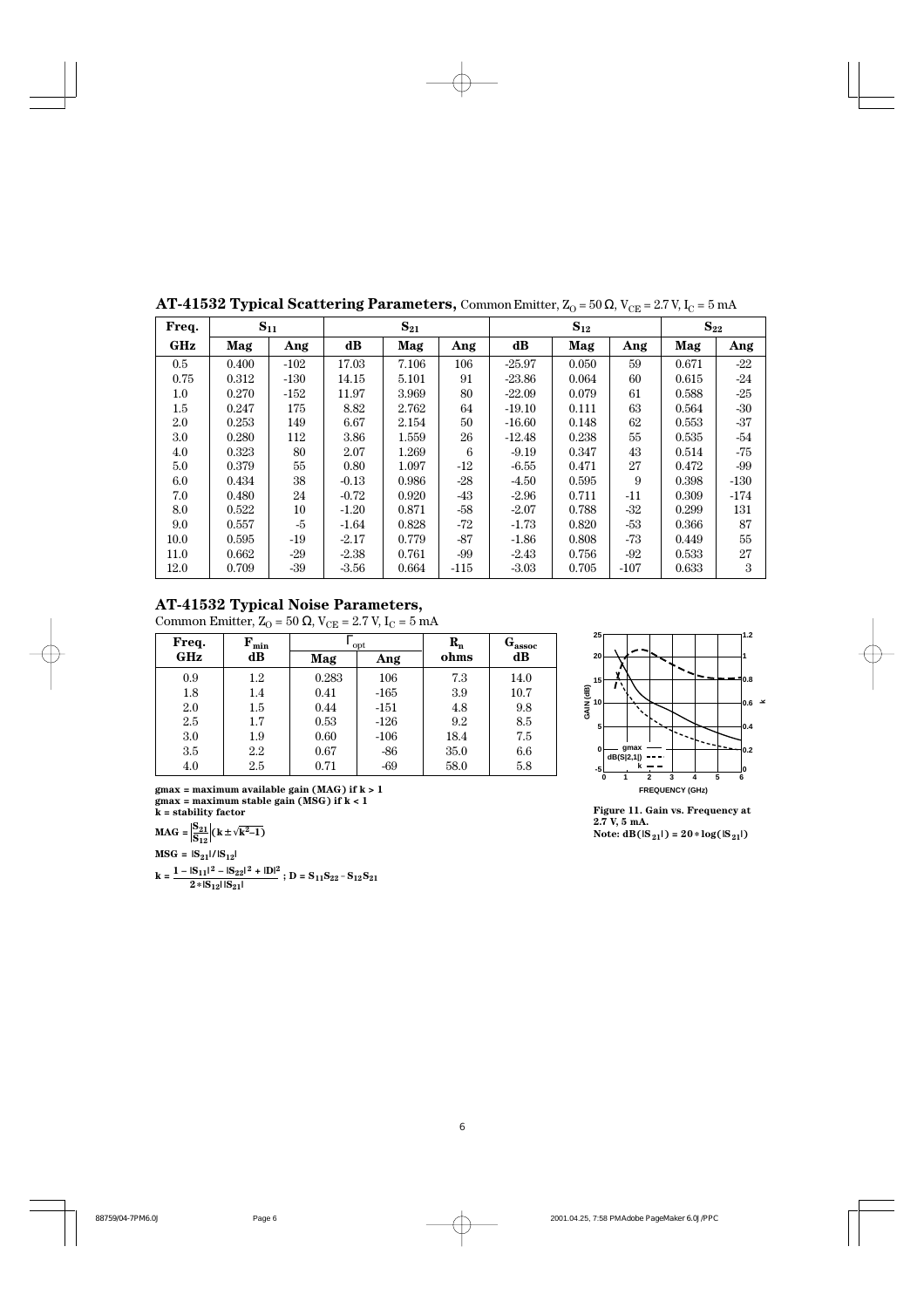|         | v r   |          | ິ       |          |        | $\cup$<br>- 60<br>$\sim$ |          |        |          |        |  |
|---------|-------|----------|---------|----------|--------|--------------------------|----------|--------|----------|--------|--|
| Freq.   |       | $S_{11}$ |         | $S_{21}$ |        |                          | $S_{12}$ |        | $S_{22}$ |        |  |
| GHz     | Mag   | Ang      | dB      | Mag      | Ang    | $\bf dB$                 | Mag      | Ang    | Mag      | Ang    |  |
| $0.5\,$ | 0.243 | $-122$   | 18.39   | 8.310    | 97     | $-26.90$                 | 0.045    | 68     | 0.586    | $-21$  |  |
| 0.75    | 0.199 | $-149$   | 15.19   | 5.751    | 85     | $-23.99$                 | 0.063    | 69     | 0.552    | $-21$  |  |
| $1.0\,$ | 0.184 | $-169$   | 12.88   | 4.408    | 76     | $-21.74$                 | 0.082    | 69     | 0.536    | $-23$  |  |
| 1.5     | 0.186 | 161      | 9.64    | 3.034    | 62     | $-18.35$                 | 0.121    | 67     | 0.520    | $-28$  |  |
| 2.0     | 0.199 | 139      | 7.44    | 2.354    | 49     | $-15.79$                 | 0.162    | 63     | 0.510    | $-35$  |  |
| 3.0     | 0.232 | 107      | 4.61    | 1.700    | 27     | $-11.93$                 | 0.253    | 52     | 0.491    | -52    |  |
| 4.0     | 0.275 | 79       | 2.84    | 1.387    | 6      | $-9.00$                  | 0.355    | 39     | 0.467    | -72    |  |
| $5.0\,$ | 0.334 | 56       | 1.60    | 1.202    | $-12$  | $-6.66$                  | 0.465    | 24     | 0.424    | $-95$  |  |
| 6.0     | 0.399 | 41       | 0.66    | 1.079    | $-29$  | $-4.79$                  | 0.576    | 7      | 0.349    | $-125$ |  |
| 7.0     | 0.462 | 27       | $-0.02$ | 0.997    | -45    | $-3.30$                  | 0.684    | $-12$  | 0.261    | $-167$ |  |
| 8.0     | 0.521 | 14       | $-0.67$ | 0.926    | -60    | $-2.34$                  | 0.764    | $-32$  | 0.251    | 134    |  |
| 9.0     | 0.566 | $-2$     | $-1.26$ | 0.865    | -75    | $-1.89$                  | 0.805    | $-52$  | 0.328    | 88     |  |
| 10.0    | 0.609 | $-18$    | $-1.88$ | 0.805    | $-90$  | $-1.92$                  | 0.802    | $-72$  | 0.422    | 56     |  |
| 11.0    | 0.678 | $-28$    | $-2.97$ | 0.711    | $-101$ | $-2.32$                  | 0.766    | $-91$  | 0.485    | 29     |  |
| 12.0    | 0.722 | $-39$    | $-3.38$ | 0.678    | $-116$ | $-3.02$                  | 0.706    | $-106$ | 0.620    | 3      |  |

**AT-41532 Typical Scattering Parameters, Common Emitter,**  $Z_0 = 50 \Omega$ **,**  $V_{CE} = 2.7 V$ **,**  $I_C = 10 mA$ 

**gmax = maximum available gain (MAG) if k > 1 gmax = maximum stable gain (MSG) if k < 1 k = stability factor**

**MAG** =  $\left| \frac{S_{21}}{S_{12}} \right| (k \pm \sqrt{k^2-1})$  $\text{MSG} = |\text{S}_{21}| / |\text{S}_{12}|$ 

$$
\mathbf{k} = \frac{1 - |\mathbf{S}_{11}|^2 - |\mathbf{S}_{22}|^2 + |\mathbf{D}|^2}{2 \cdot |\mathbf{S}_{11}| |\mathbf{S}_{21}|}; \mathbf{D} = \mathbf{S}_{11} \mathbf{S}_{22} - \mathbf{S}_{12} \mathbf{S}_{21}
$$



 $Note: dB(S_{21}|) = 20 * log(|S_{21}|)$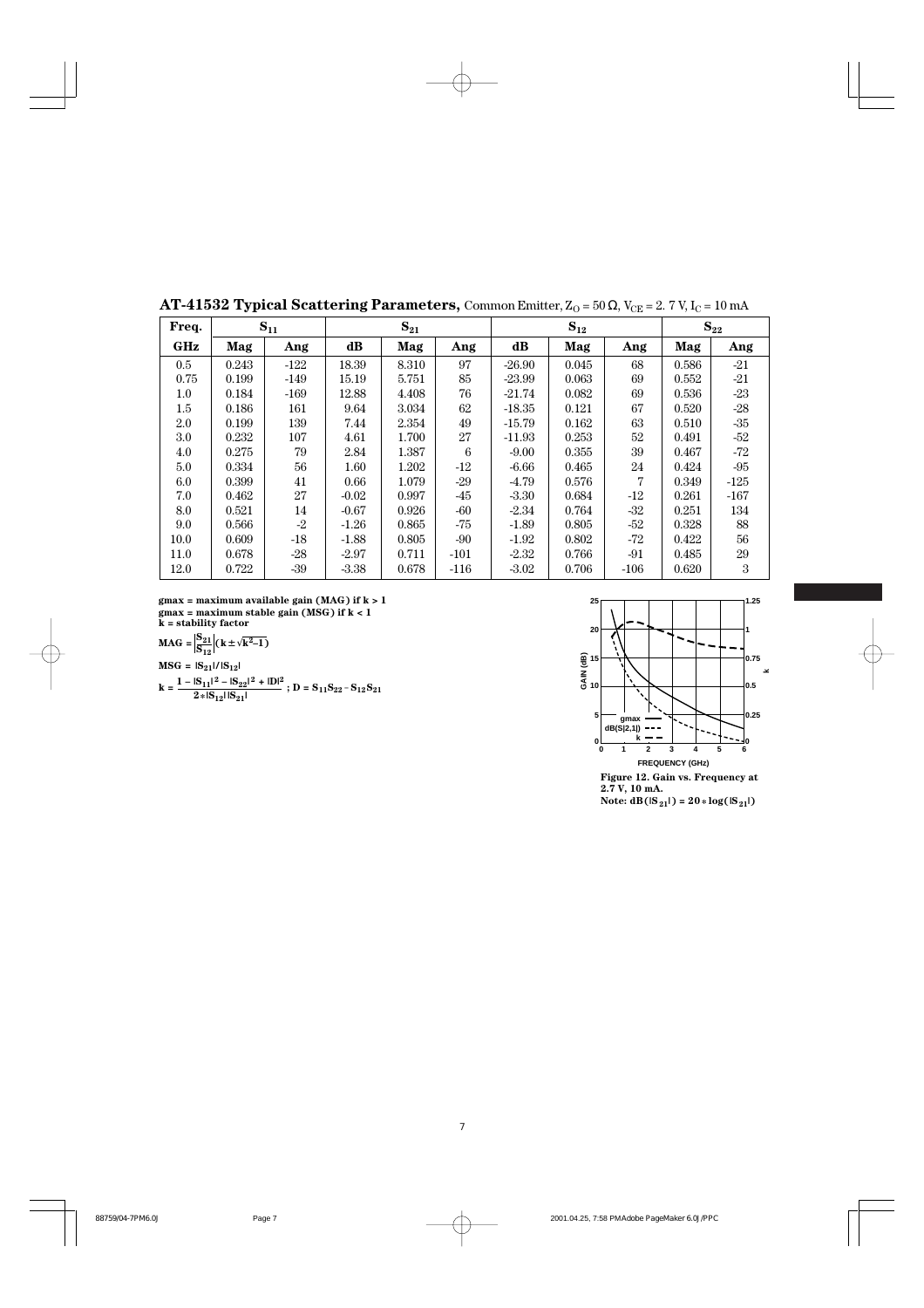|         | v r   |                | v        |          | $\cup$<br>∪∟<br>$\sqrt{2}$ |          |          |        |       |          |  |
|---------|-------|----------------|----------|----------|----------------------------|----------|----------|--------|-------|----------|--|
| Freq.   |       | $S_{11}$       |          | $S_{21}$ |                            |          | $S_{12}$ |        |       | $S_{22}$ |  |
| GHz     | Mag   | Ang            | $\bf dB$ | Mag      | Ang                        | $\bf dB$ | Mag      | Ang    | Mag   | Ang      |  |
| $0.5\,$ | 0.659 | -79            | 13.43    | 4.696    | 121                        | $-25.16$ | 0.055    | 53     | 0.836 | $-18$    |  |
| 0.75    | 0.540 | $-108$         | 11.41    | 3.720    | 103                        | $-23.78$ | 0.065    | 48     | 0.774 | $-22$    |  |
| $1.0\,$ | 0.456 | $-131$         | 9.64     | 3.034    | 89                         | $-23.06$ | 0.070    | 48     | 0.738 | $-24$    |  |
| 1.5     | 0.387 | $-169$         | 6.81     | 2.190    | 69                         | $-21.69$ | 0.082    | 55     | 0.705 | $-30$    |  |
| 2.0     | 0.371 | 162            | 4.74     | 1.726    | 53                         | $-19.63$ | 0.104    | 63     | 0.694 | $-37$    |  |
| $3.0\,$ | 0.387 | 116            | 1.91     | 1.247    | 27                         | $-14.40$ | 0.191    | 67     | 0.685 | -54      |  |
| 4.0     | 0.428 | 79             | 0.01     | 1.001    | 7                          | $-9.89$  | 0.320    | 56     | 0.673 | $-75$    |  |
| $5.0\,$ | 0.472 | 49             | $-1.31$  | 0.860    | $-8$                       | $-6.47$  | 0.475    | 38     | 0.635 | $-100$   |  |
| $6.0\,$ | 0.494 | 28             | $-1.96$  | 0.798    | $-20$                      | $-4.05$  | 0.627    | 17     | 0.556 | $-131$   |  |
| 7.0     | 0.490 | 13             | $-1.95$  | 0.799    | $-33$                      | $-2.36$  | 0.762    | $-5$   | 0.448 | $-170$   |  |
| 8.0     | 0.489 | $\overline{2}$ | $-1.81$  | 0.812    | $-48$                      | $-1.51$  | 0.840    | $-29$  | 0.388 | 141      |  |
| 9.0     | 0.506 | $-10$          | $-1.84$  | 0.810    | -64                        | $-1.28$  | 0.863    | $-51$  | 0.408 | 96       |  |
| 10.0    | 0.541 | -22            | $-2.07$  | 0.788    | -80                        | $-1.51$  | 0.841    | $-71$  | 0.462 | 62       |  |
| 11.0    | 0.634 | $-33$          | $-2.46$  | 0.754    | $-94$                      | $-2.09$  | 0.786    | $-90$  | 0.539 | 35       |  |
| 12.0    | 0.670 | $-39$          | $-3.23$  | 0.689    | $-109$                     | $-2.75$  | 0.729    | $-105$ | 0.625 | 6        |  |
|         |       |                |          |          |                            |          |          |        |       |          |  |

**AT-41532 Typical Scattering Parameters, Common Emitter,**  $Z_0 = 50 \Omega$ **,**  $V_{CE} = 5 V$ **,**  $I_C = 2 mA$ 

Common Emitter,  $Z_O = 50 \Omega$ , 5 V, I<sub>C</sub> = 2 mA

| Freq.            | ${\bf F}_{\rm min}$ |      | opt    | $\mathbf{R}_{\mathbf{n}}$ | $\mathbf{G}_{\mathrm{assoc}}$ |  |
|------------------|---------------------|------|--------|---------------------------|-------------------------------|--|
| <b>GHz</b><br>dB |                     | Mag  | Ang    | ohms                      | dB                            |  |
| 0.9              | $1.2\,$             | 0.35 | 100    | 8.5                       | 13.5                          |  |
| 1.8              | 1.5                 | 0.48 | 178    | 3.4                       | 10.6                          |  |
| 2.0              | $1.6\,$             | 0.51 | $-166$ | 3.7                       | 9.7                           |  |
| 2.5              | 1.9                 | 0.60 | $-137$ | 8.8                       | 8.8                           |  |
| 3.0              | 2.2                 | 0.65 | $-112$ | 21.7                      | 7.8                           |  |
| $3.5\,$          | 2.5                 | 0.70 | $-92$  | 44.6                      | 7.1                           |  |
| 4.0              | 2.9                 | 0.74 | -73    | 79.5                      | 6.0                           |  |



**MAG** =  $\frac{|S_{21}|}{|S_{12}|} (k \pm \sqrt{k^2-1})$  $\text{MSG} = |\text{S}_{21}| / |\text{S}_{12}|$ 

**k** =  $\frac{1 - |S_{11}|^2 - |S_{22}|^2 + |D|^2}{2 * |S_{12}| |S_{21}|}$ ; D =  $S_{11}S_{22} - S_{12}S_{21}$ 



 $Note: dB(|S_{21}|) = 20 * log(|S_{21}|)$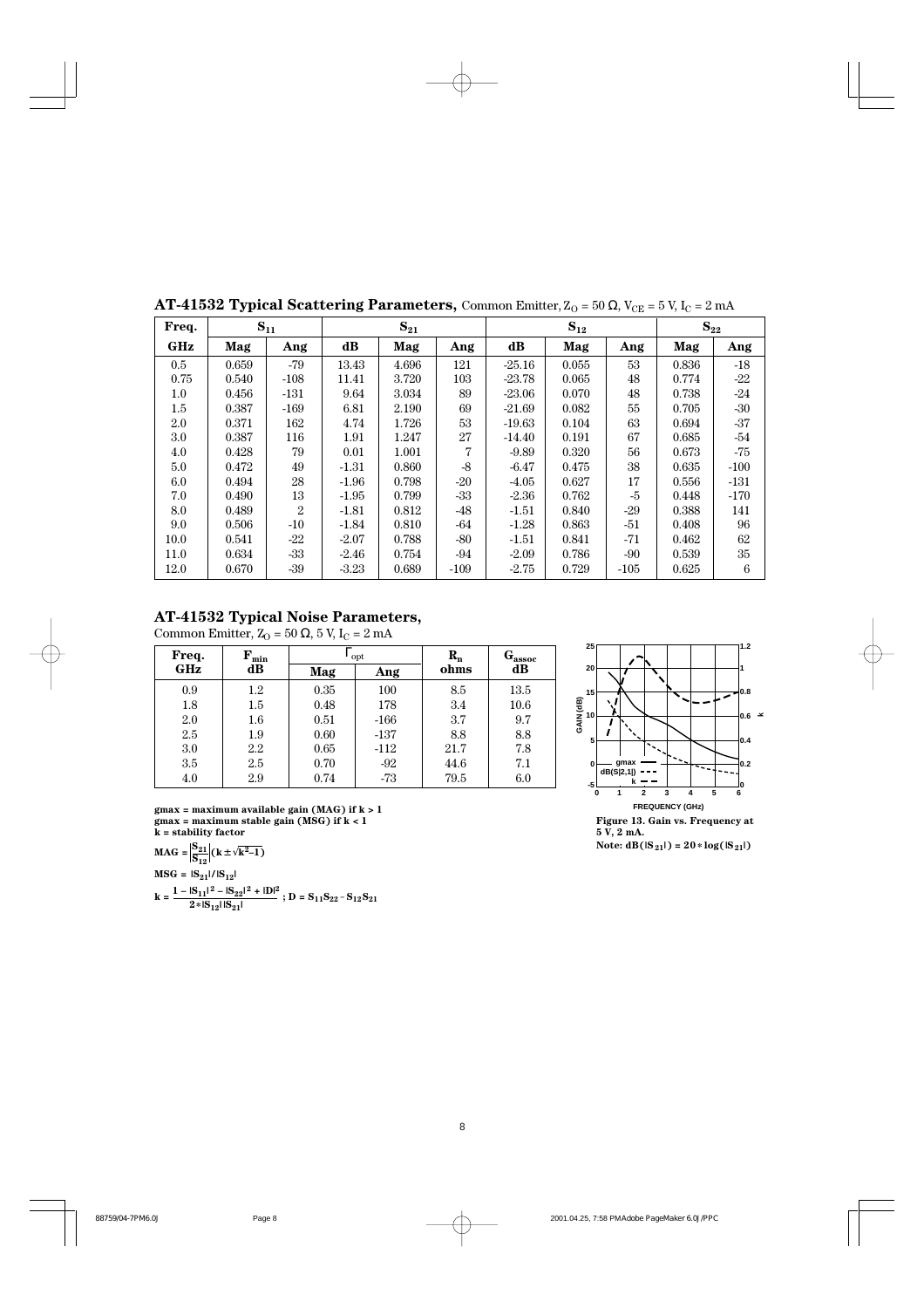|                   |         | ັ.       |        | ັ        |       |        |          | $\cup$ | ∪∟     | $\sim$ $\sim$ |        |
|-------------------|---------|----------|--------|----------|-------|--------|----------|--------|--------|---------------|--------|
| $S_{11}$<br>Freq. |         | $S_{21}$ |        | $S_{12}$ |       |        | $S_{22}$ |        |        |               |        |
|                   | GHz     | Mag      | Ang    | $\bf dB$ | Mag   | Ang    | $\bf dB$ | Mag    | Ang    | Mag           | Ang    |
|                   | $0.5\,$ | 0.402    | $-98$  | 17.27    | 7.303 | 107    | $-27.15$ | 0.044  | 60     | 0.713         | $-19$  |
|                   | 0.75    | 0.304    | $-124$ | 14.42    | 5.260 | 92     | $-25.04$ | 0.056  | 61     | 0.663         | $-21$  |
|                   | $1.0\,$ | 0.255    | $-147$ | 12.25    | 4.095 | 82     | $-23.26$ | 0.069  | 63     | 0.640         | $-23$  |
|                   | 1.5     | 0.225    | 178    | 9.09     | 2.848 | 65     | $-20.23$ | 0.097  | 66     | 0.621         | $-28$  |
|                   | 2.0     | 0.227    | 151    | 6.92     | 2.218 | 52     | $-17.66$ | 0.131  | 65     | 0.613         | $-34$  |
|                   | $3.0\,$ | 0.256    | 111    | 4.06     | 1.596 | 28     | $-13.38$ | 0.214  | 59     | 0.603         | $-51$  |
|                   | 4.0     | 0.301    | 79     | 2.22     | 1.291 | 8      | $-9.92$  | 0.319  | 48     | 0.592         | -69    |
|                   | 5.0     | 0.359    | 53     | 0.92     | 1.111 | $-10$  | $-7.07$  | 0.443  | 33     | 0.562         | -92    |
|                   | 6.0     | 0.414    | 36     | $-0.02$  | 0.997 | $-26$  | $-4.78$  | 0.577  | 16     | 0.498         | $-120$ |
|                   | 7.0     | 0.457    | 22     | $-0.60$  | 0.933 | -40    | $-2.97$  | 0.711  | $-4$   | 0.401         | $-156$ |
|                   | 8.0     | 0.496    | 10     | $-1.00$  | 0.891 | $-55$  | $-1.84$  | 0.809  | $-26$  | 0.344         | 154    |
|                   | 9.0     | 0.531    | $-4$   | $-1.42$  | 0.849 | $-70$  | $-1.37$  | 0.854  | -49    | 0.374         | 105    |
|                   | 10.0    | 0.573    | -19    | $-1.89$  | 0.805 | -85    | $-1.44$  | 0.847  | $-69$  | 0.441         | 67     |
|                   | 11.0    | 0.633    | $-28$  | $-2.40$  | 0.759 | $-95$  | $-2.03$  | 0.792  | $-88$  | 0.516         | 38     |
|                   | 12.0    | 0.696    | $-38$  | $-3.32$  | 0.682 | $-113$ | $-2.63$  | 0.739  | $-105$ | 0.624         | 8      |
|                   |         |          |        |          |       |        |          |        |        |               |        |

**AT-41532 Typical Scattering Parameters, Common Emitter,**  $Z_{\Omega} = 50 \Omega$ **,**  $V_{\text{CE}} = 5 V$ **,**  $I_{\text{C}} = 5 \text{ mA}$ 

Common Emitter,  $Z_{\rm O}$  = 50  $\Omega$ , V<sub>CE</sub> = 5 V, I<sub>C</sub> = 5 mA

| Freq.   | ${\bf F}_{\rm min}$ |      | opt    | $\mathbf{R}_{\mathbf{n}}$ | $\mathbf{G}_{\mathrm{assoc}}$ |  |
|---------|---------------------|------|--------|---------------------------|-------------------------------|--|
| GHz     | dB                  | Mag  | Ang    | ohms                      | dB                            |  |
| 0.9     | 1.1                 | 0.29 | 110    | 7.0                       | 14.8                          |  |
| 1.8     | 1.4                 | 0.41 | $-167$ | 3.9                       | 11.3                          |  |
| 2.0     | 1.5                 | 0.44 | $-153$ | 4.7                       | 10.5                          |  |
| $2.5\,$ | 1.7                 | 0.53 | $-127$ | 9.3                       | 9.3                           |  |
| 3.0     | 1.9                 | 0.60 | $-106$ | 18.6                      | 8.4                           |  |
| 3.5     | 2.2                 | 0.67 | $-86$  | 36.8                      | 7.5                           |  |
| 4.0     | 2.4                 | 0.71 | $-70$  | 59.5                      | 6.7                           |  |

**FREQUENCY (GHz) gmax = maximum available gain (MAG) if k > 1 gmax = maximum stable gain (MSG) if k < 1 k = stability factor**

**MAG** =  $\frac{|S_{21}|}{|S_{12}|} (k \pm \sqrt{k^2-1})$ 

 $\text{MSG} = |\text{S}_{21}| / |\text{S}_{12}|$ 

**k** =  $\frac{1 - |S_{11}|^2 - |S_{22}|^2 + |D|^2}{2 * |S_{12}| |S_{21}|}$ ; D =  $S_{11}S_{22} - S_{12}S_{21}$ 



**Figure 14. Gain vs. Frequency at 5 V, 5 mA.**  $Note: dB(S_{21}|) = 20 * log(S_{21}|)$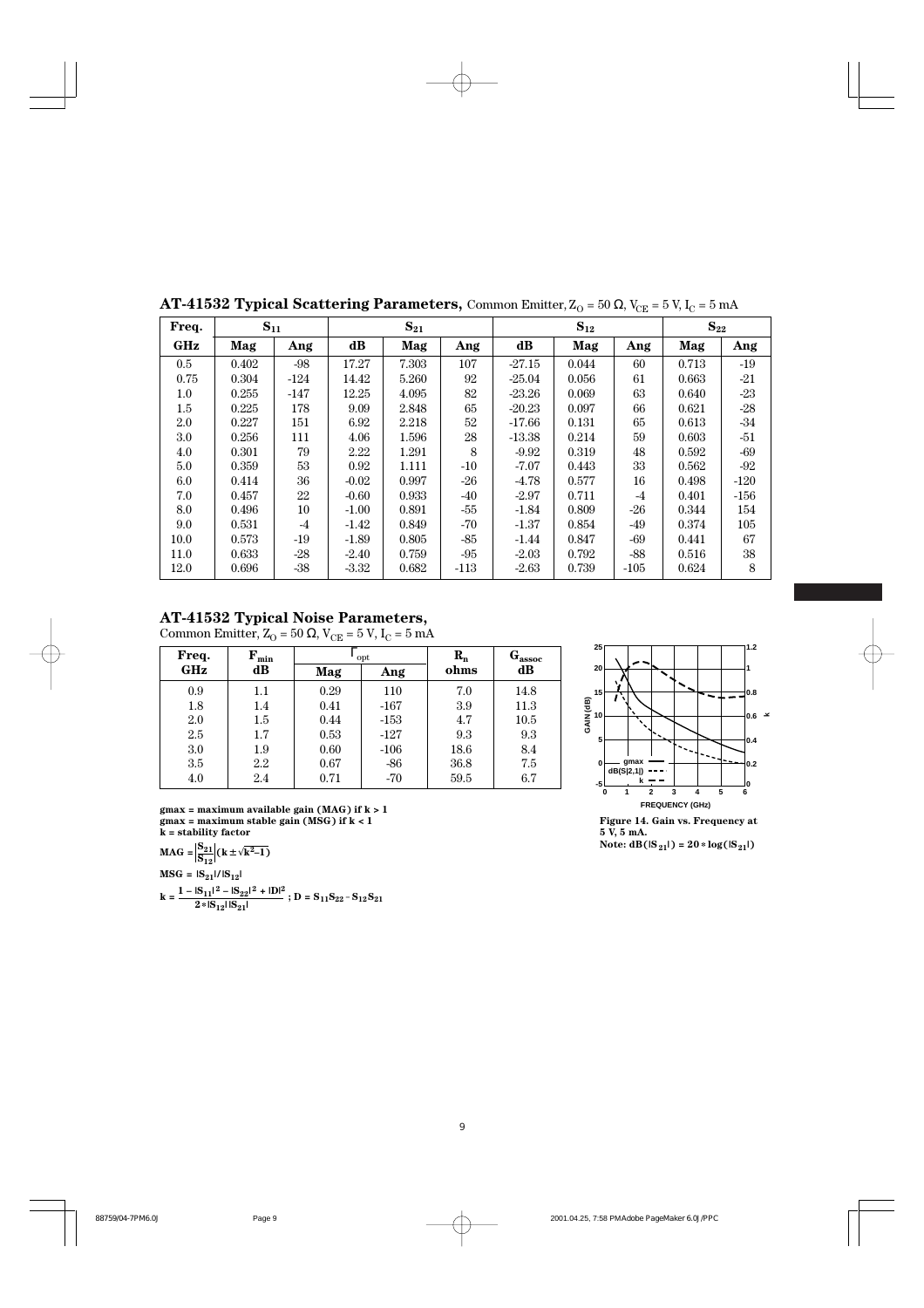|         | ັ.    |          | ັ       |          |        |          | $\cup$   | ∪∟    | $\sim$   |        |
|---------|-------|----------|---------|----------|--------|----------|----------|-------|----------|--------|
| Freq.   |       | $S_{11}$ |         | $S_{21}$ |        |          | $S_{12}$ |       | $S_{22}$ |        |
| GHz     | Mag   | Ang      | dB      | Mag      | Ang    | dB       | Mag      | Ang   | Mag      | Ang    |
| $0.5\,$ | 0.239 | $-113$   | 18.69   | 8.601    | 98     | $-28.05$ | 0.040    | 69    | 0.641    | $-18$  |
| 0.75    | 0.182 | $-140$   | 15.51   | 5.966    | 86     | $-25.18$ | 0.055    | 70    | 0.611    | $-19$  |
| $1.0\,$ | 0.160 | $-162$   | 13.20   | 4.571    | 78     | $-22.94$ | 0.071    | 71    | 0.597    | $-20$  |
| 1.5     | 0.155 | 164      | 9.95    | 3.144    | 63     | $-19.50$ | 0.106    | 69    | 0.585    | -26    |
| $2.0\,$ | 0.167 | 140      | 7.75    | 2.440    | 51     | $-16.89$ | 0.143    | 66    | 0.578    | -33    |
| 3.0     | 0.201 | 105      | 4.87    | 1.751    | 29     | $-12.90$ | 0.226    | 57    | 0.566    | $-49$  |
| 4.0     | 0.246 | 76       | 3.05    | 1.421    | 9      | $-9.80$  | 0.324    | 45    | 0.553    | -67    |
| 5.0     | 0.306 | 54       | 1.79    | 1.229    | $-10$  | $-7.24$  | 0.434    | 31    | 0.523    | $-88$  |
| 6.0     | 0.369 | 40       | 0.86    | 1.105    | -26    | $-5.11$  | 0.555    | 14    | 0.461    | $-115$ |
| 7.0     | 0.430 | 27       | 0.23    | 1.027    | -42    | $-3.33$  | 0.682    | $-5$  | 0.366    | $-149$ |
| 8.0     | 0.489 | 14       | $-0.35$ | 0.961    | -58    | $-2.11$  | 0.785    | $-26$ | 0.308    | 161    |
| 9.0     | 0.539 | $-1$     | $-0.91$ | 0.900    | -73    | $-1.49$  | 0.842    | $-47$ | 0.342    | 110    |
| 10.0    | 0.588 | $-16$    | $-1.58$ | 0.834    | -88    | $-1.45$  | 0.846    | $-68$ | 0.419    | 70     |
| 11.0    | 0.638 | $-29$    | $-3.09$ | 0.701    | $-102$ | $-1.93$  | 0.801    | $-88$ | 0.501    | 40     |
| 12.0    | 0.713 | $-38$    | $-3.24$ | 0.689    | $-115$ | $-2.58$  | 0.743    | -104  | 0.616    | 9      |

**AT-41532 Typical Scattering Parameters, Common Emitter,**  $Z_{\text{O}} = 50 \Omega$ **,**  $V_{\text{CE}} = 5 V$ **,**  $I_{\text{C}} = 10 \text{ mA}$ 

**gmax = maximum available gain (MAG) if k > 1 gmax = maximum stable gain (MSG) if k < 1 k = stability factor**

$$
MAG = \left| \frac{S_{21}}{S_{12}} \right| \left( k \pm \sqrt{k^2 - 1} \right)
$$
  
\n
$$
MSG = |S_{21}| / |S_{12}|
$$
  
\n
$$
k = \frac{1 - |S_{11}|^2 - |S_{22}|^2 + |D|^2}{2 \cdot |S_{12}| |S_{21}|}; D = S_{11} S_{22} - S_{12} S_{21}
$$



**Figure 15. Gain vs. Frequency at 5 V, 10 mA.**  $Note: dB(S_{21}|) = 20 * log(S_{21}|)$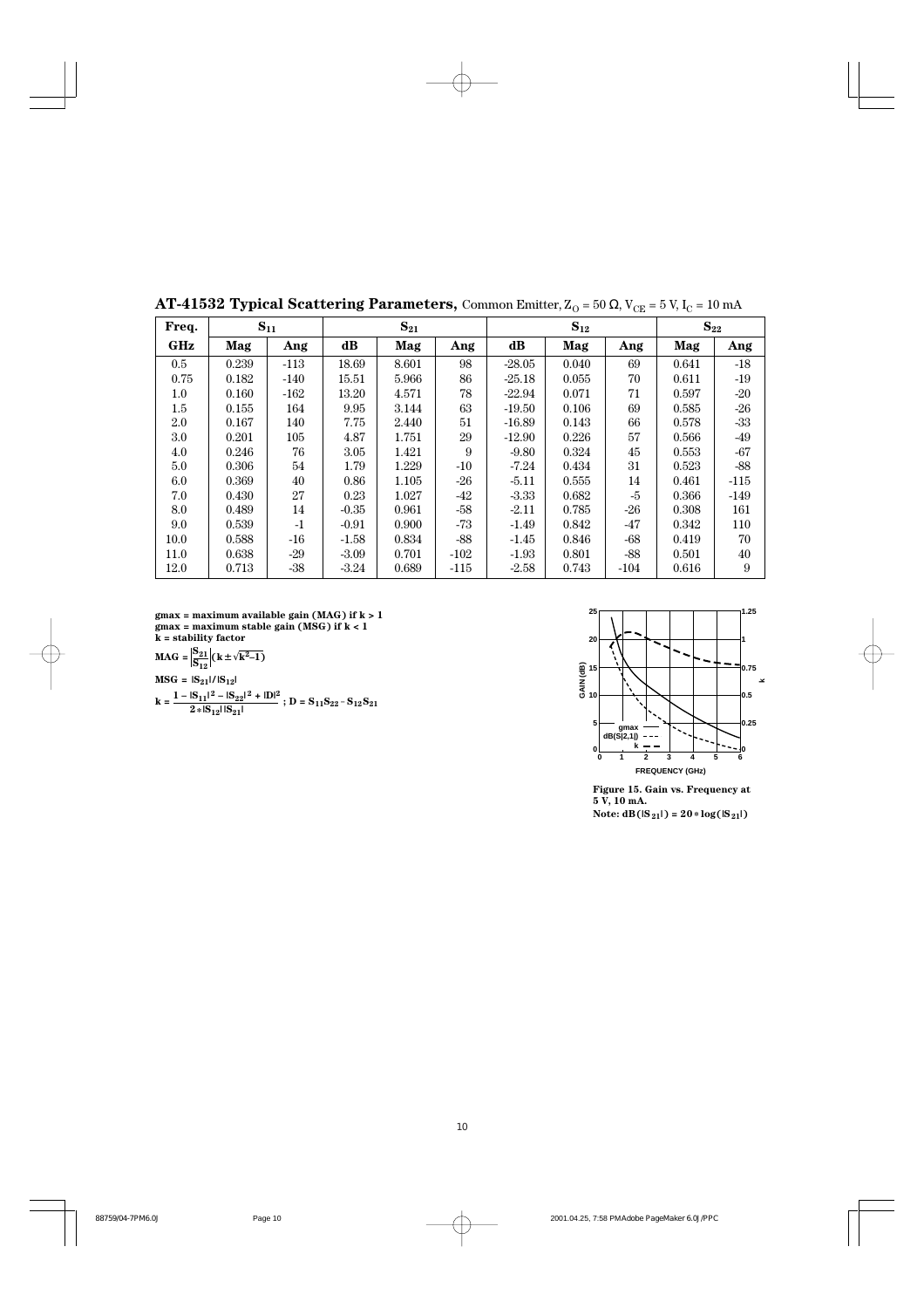

**れRFグランドがとられています。**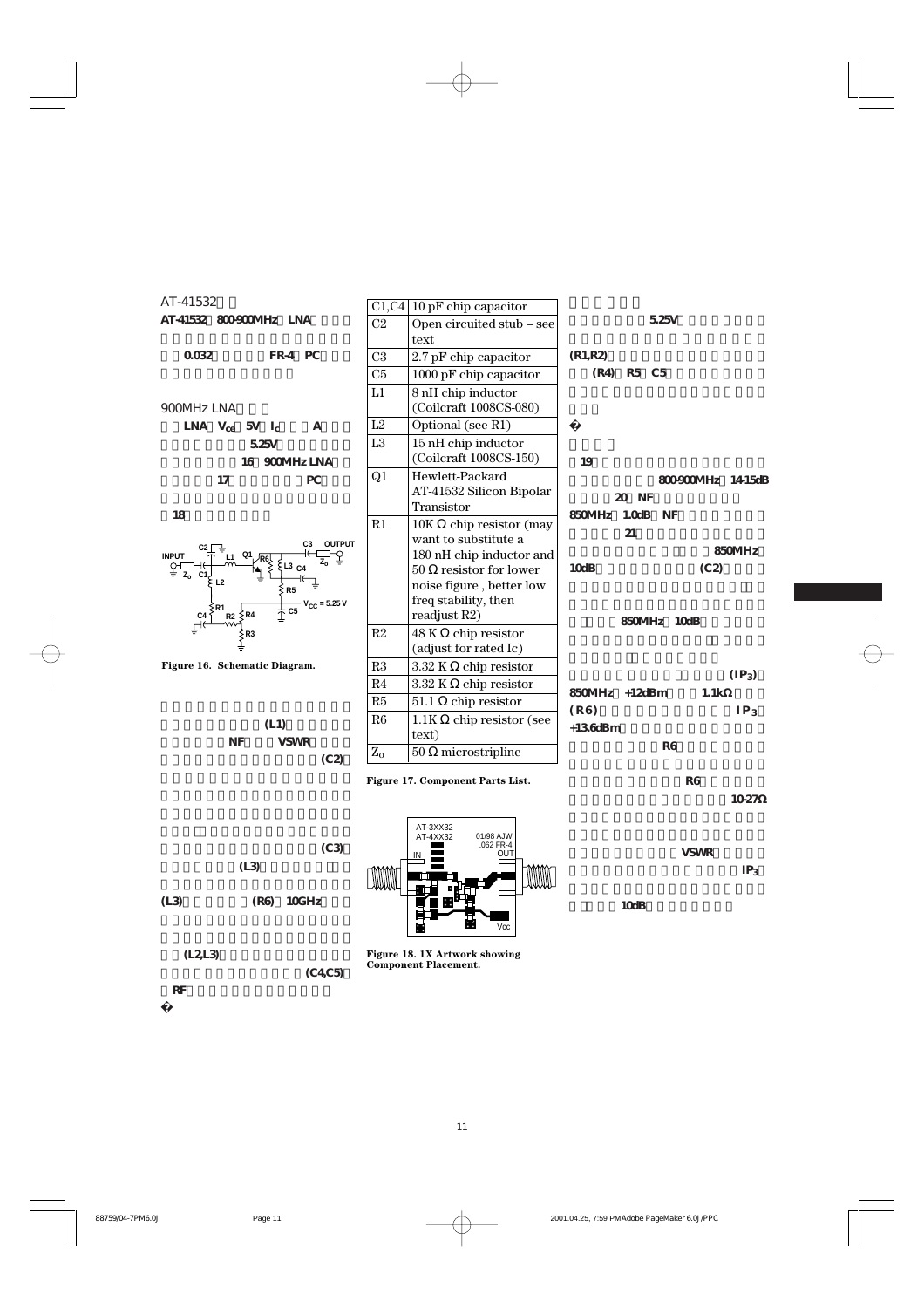





**0**

**-2**



 $(01/98)$ 

**コレクタ・リードに接続されているL3**

**に並列に抵抗(R6)を加えることです。** C4 R6 R5 **タのコレクタ・リードからC3までパ**

#### **Ordering Information**

| <b>Part Number</b> | Increment | Comments |
|--------------------|-----------|----------|
| AT-41532-BLK       | 100       | Bulk     |
| AT-41532-TR1       | 3000      | 7" Reel  |

#### **Outline SOT-323 (SC-70 3 Lead) Package Dimensions**



**DIMENSIONS ARE IN MILLIMETERS (INCHES)**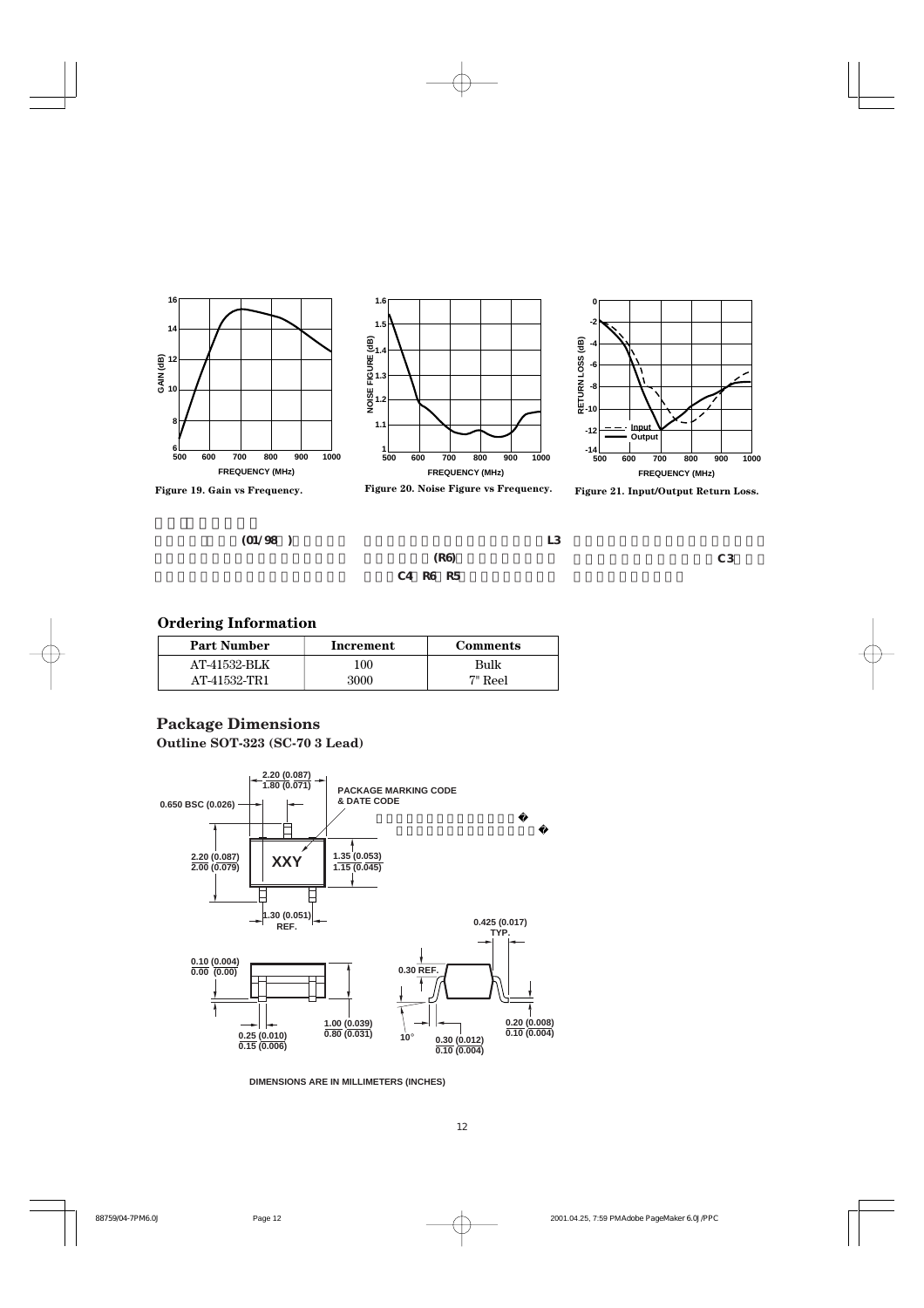#### **Tape Dimensions and Device Orientation,** continued **For Outline SOT-323 (SC-70 3 Lead)**



|                                                 | <b>DESCRIPTION</b>           | <b>SYMBOL</b>           | SIZE (MM)         | SIZE (INCHES)        |
|-------------------------------------------------|------------------------------|-------------------------|-------------------|----------------------|
| <b>CAVITY</b>                                   | <b>LENGTH</b>                | $A_0$                   | $2.41 \pm 0.10$   | $0.095 \pm 0.004$    |
|                                                 |                              | A1                      | 0.99              | 0.039                |
|                                                 | <b>WIDTH</b>                 | $B_{0}$                 | $2.41 \pm 0.10$   | $0.095 \pm 0.004$    |
|                                                 |                              | <b>B1</b>               | 1.91              | 0.075                |
|                                                 | <b>DEPTH</b>                 | $K_{0}$                 | $1.19 \pm 0.10$   | $0.047 \pm 0.004$    |
|                                                 |                              | $K_{1}$                 | 0.05              | 0.020                |
|                                                 | <b>PITCH</b>                 | P                       | $3.99 \pm 0.10$   | $0.157 \pm 0.004$    |
|                                                 | <b>BOTTOM HOLE DIAMETER</b>  | D,                      | $0.99 \pm 0.25$   | $0.039 \pm 0.010$    |
| <b>PERFORATION</b>                              | <b>DIAMETER</b>              |                         | $1.55 \pm 0.05$   | $0.061 \pm 0.002$    |
|                                                 | <b>PITCH</b>                 | $\mathsf{P}_\mathsf{0}$ | $3.99 \pm 0.10$   | $0.157 \pm 0.004$    |
|                                                 | <b>POSITION</b>              | E                       | $1.75 \pm 0.10$   | $0.069 \pm 0.004$    |
| <b>CARRIER TAPE</b>                             | <b>WIDTH</b>                 |                         | $8.00 \pm 0.30$   | $0.315 \pm 0.012$    |
|                                                 | <b>THICKNESS</b>             | t,                      | $0.254 \pm 0.013$ | $0.010 \pm 0.0005$   |
| <b>COVER TAPE</b>                               | <b>WIDTH</b>                 | C                       | $5.21 \pm 0.10$   | $0.205 \pm 0.004$    |
|                                                 | <b>TAPE THICKNESS</b>        | T,                      | $0.063 \pm 0.001$ | $0.0025 \pm 0.00004$ |
| <b>DISTANCE</b><br><b>CAVITY TO PERFORATION</b> |                              | F                       | $3.51 \pm 0.05$   | $0.138 \pm 0.002$    |
|                                                 | (WIDTH DIRECTION)            |                         |                   |                      |
|                                                 | <b>CAVITY TO PERFORATION</b> | P <sub>2</sub>          | $2.01 \pm 0.05$   | $0.079 \pm 0.002$    |
|                                                 | (LENGTH DIRECTION)           |                         |                   |                      |